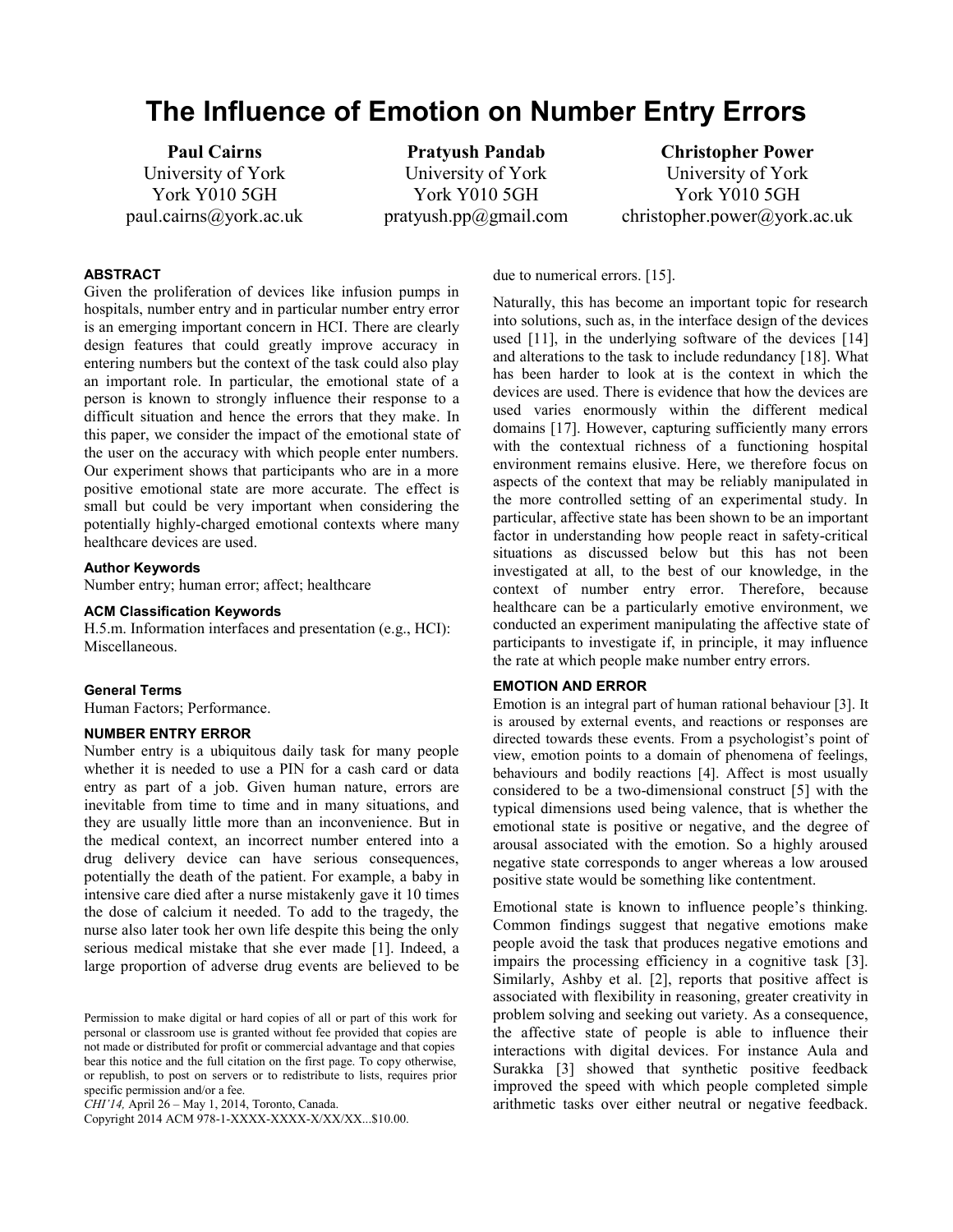Klein et al. [\[9\]](#page-3-10) also showed that, in a game which provoked frustration, if the system gave the appearance of acknowledging the frustration, then participants were subsequently willing to play the game for longer.

When it comes to human error, it is recognized that how people make errors and respond to errors, particularly in safety critical environments, is substantially influenced by their affective state. For example, Causse et al. [\[6\]](#page-3-11) demonstrated in a controlled study that negative emotional states can provoke plan continuation errors in pilots, meaning they are more likely to continue acting even when available evidence indicates they should stop. Similarly, Jeon et al. [\[7\]](#page-3-12) demonstrated that there are behaviour changes when a driver is in different emotional states such as anger and fear, even when those states share the same emotional valence. It is also the case that negative emotions can have positive impacts, with Peters et al. [\[12\]](#page-3-13) showing that a state of worry is a good predictor as to whether people will take precautions to avoid error. However, when it comes to the small-scale tasks, such as number entry, relatively little is known.

# **EXPERIMENT**

The aim of the experiment is to see whether the affective state of users is a possible influence in the number entry errors that they make. The specific hypothesis here is that people who are in a negative affective state will make more errors than those in a more positive affective state. The level of arousal is not considered here, partly because it is difficult to manipulate but also because there are ethical concerns with putting someone into a highly aroused negative state (ie making them very angry). In order to conduct error studies with a lab-based experiment, it is necessary to provoke an observable error rate and this has implications for the ecological validity of the work as will be discussed.

## **Design**

This was a between-participants design to avoid learning effects and the possibility of the experimental manipulation having effects in more than one condition. The independent variable is the affective state of the participant. A standard way to influence affect is the use of the International Affective Picture System (IAPS) [\[10\]](#page-3-14). This is a database of images that have been validated for inducing different levels of affect in both the valence and arousal dimensions. Each image has a standardised score on each dimension between 1 and 9, with 5 indicating neither positive nor negative valence. The intention was to use positive valence images to induce positive affect and negative valence images to induce negative affect. However, the negative valence images are, not surprisingly, somewhat disturbing being images of mutilation, injuries and people in distress and some of the positive valence images have erotic content. Therefore, to avoid unduly stressing participants or making them feel awkward, images were selected first for content and the very negative valence images were avoided.

This made the conditions asymmetric about the neutral rating: images in the negative valence condition were rated between 2 and 4, whereas in the positive condition they were rated above 7. One exception is an image of a member of the skinhead subculture which has a mean valence of 1.64 for women. The IAPS is separately scored for men and women but we deliberately chose images that had similar affective valences for both sexes and our analysis did not distinguish between men and women as this has not been previously observed as a potential factor in number entry errors.

The dependent variable is the number of errors made. Currently the extent and variety of number entry error is only just emerging, e.g. [\[16\]](#page-3-15), so error here is treated simply as a person entering a number different from the number they were required to enter. They were able to correct errors they noticed in the course of entering a number using a backspace key. Also, to check the experimental manipulation, participants were asked to complete the Self-Assessment Manikin for affect [\[5\]](#page-3-8). This was converted to a number on the same scale as the IAPS measure of valence, from 1 to 9.

# **Participants**

Twenty-eight participants, 14 in each condition, were recruited to the study by opportunity sample. All were students from The University of York at either Undergraduate or Masters level. The participants' ages ranged from 20 to 30 with a median age of 23. There were 20 women and 8 men.

| $\frac{4}{3}$ | $\scriptstyle\rm \odot$ | $7^{\circ}$    | 8 <sup>2</sup> | 9 | $\blacktriangleright$<br>2 |
|---------------|-------------------------|----------------|----------------|---|----------------------------|
|               | C.                      | 4              | 5 <sup>5</sup> | 6 |                            |
|               |                         | $\mathbf \Phi$ | $2^{\circ}$    | 3 |                            |
|               |                         |                | 0              | п |                            |

**Figure 1. The number pad interface used in the experiment (the arrow keys are not used in this study).**

#### **Materials**

Two applications were used in the study. The first was a Microsoft PowerPoint presentation which was set up to display 24 images of either negative or positive valence depending on the experimental condition. In order to encourage participants to properly look at and consider the images, after seeing each image, participants were asked to rate how that image made them feel on a paper copy of the SAM affective valence scale.

The second application was Microsoft Excel which was used to randomly generate numbers and display them at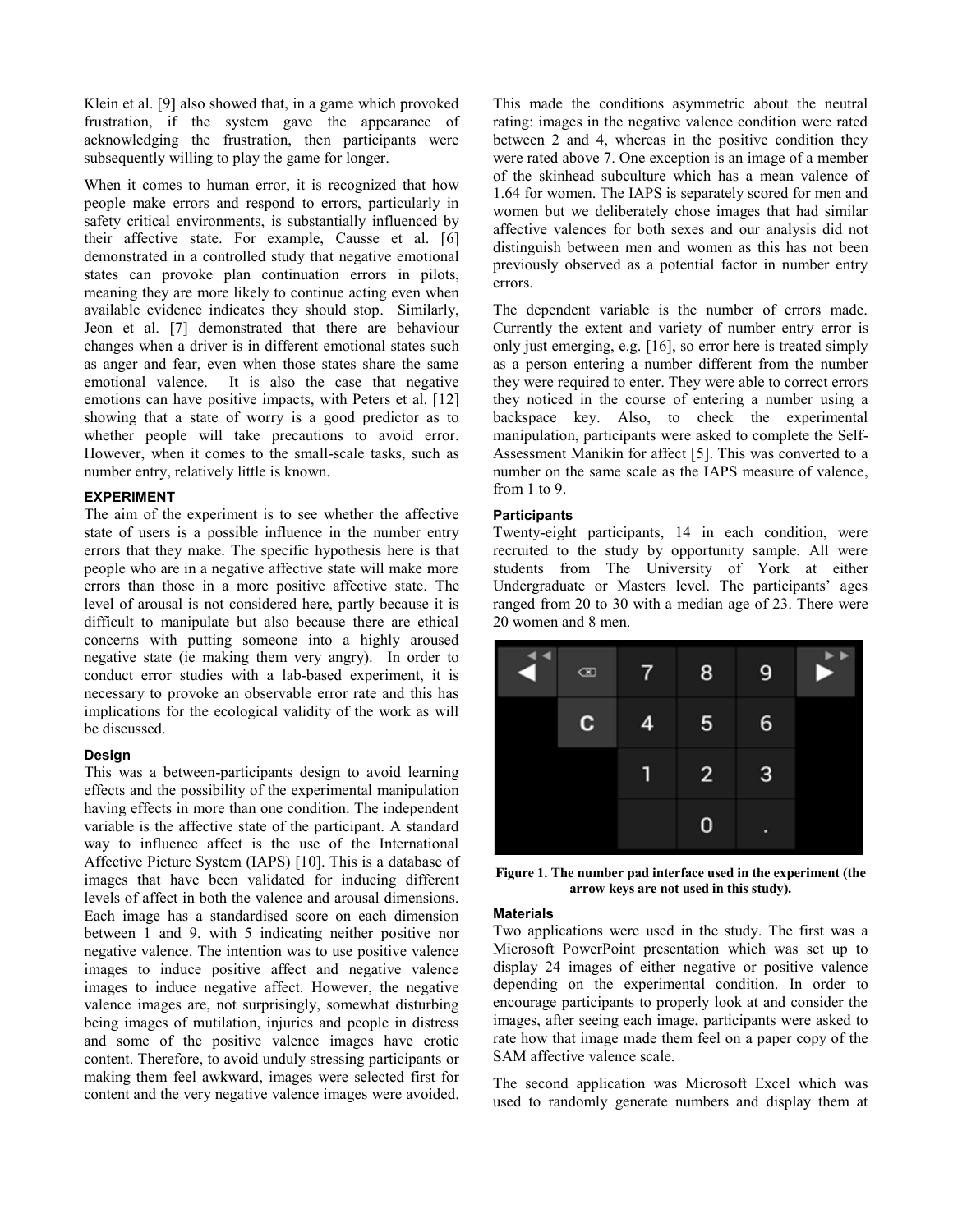seven second intervals. Both PowerPoint and Excel were displayed on a 14.1 inch laptop.

Participants had to enter the displayed number into a tablet, a Google Nexus running Android 4.2, using a number pad touch interface to simulate using a keypad that might be found on a typical medical device, see figure 1. The 'C' key was used to confirm the number entered. Normally, 'C' indicates Clear the display and this was a potential source of confusion but after training, no such confusion was seen in the data.

The time limit of 7sec was used partly based on being a feasible time in which to enter a number of 6 or 7 digits as found in a pilot study but also to apply pressure to participants. Error rates in such studies can be very low [\[13\]](#page-3-16) so some further manipulation, such as time pressure, is needed in order to make sure there are sufficiently many errors to allow a useful analysis.

#### **Procedure**

The participants were welcomed and told about the purposes of the experiment before signing the informed consent form. They were then briefed on the use of the SAM scale based on the briefing given in [\[10\]](#page-3-14) and given a chance to try it on some example images. They were also shown how to use the number pad on the tablet.

When they were ready, participants were shown the 24 images for their particular experimental condition and asked to rate each one as they went along. After completing this, they moved on to the number entry task. They were instructed not to lift the tablet from the table and to use one finger to enter the number – this was to remove one potential source of variation between participants. They were given 51 randomly generated numbers to enter. Data was automatically collected through the number pad application.

#### **Results**

The 28 participants entered 1428 numbers in total and made 240 errors, or approximately 16.8%. Thus participants made a mean number of 8.6 errors  $(SD = 2.64)$ , ranging from 4 to 15. As hoped with the experimental manipulation, a Mann-Whitney showed significant difference between the SAM ratings for the positive valence images ( $M = 6.87$ , SD = 0.53) and the negative valence  $(M = 3.69, SD = 0.45)$ conditions,  $W(14, 14) = 196$ ,  $p < 0.001$ .

Participants in the positive valence condition made a mean number of 7.4 (SD =  $1.65$ ) errors, while for the negative valence stimuli the mean number of errors was  $9.7$  (SD = 3.00), see also Figure 2. A Mann-Whitney also showed this to be significant,  $W(14,14) = 55$ ,  $p = 0.046$ .



**Figure 2. Boxplot of number of errors per participant against experimental condition.**

# **DISCUSSION**

As intended, the participants were able to appropriately attribute the expected valence to IAPS images. This suggests that the images were influencing the affective state of the participants and the experimental manipulation had worked. As a consequence, there was a significant effect of the affective state of the participants on the number of errors that they made.

The overall error rate is quite high. The error rate seen in number entry studies varies very much depending on the experimental tasks from between 2% [\[13\]](#page-3-16) to 30% where the task is very challenging [\[16\]](#page-3-15). This suggests that the time pressure component made this into a somewhat challenging task, with an overall error rate of 16.8%, but this is not an unrealistic situation. In many health related situations, staff may find themselves trying to do tasks quickly either for the immediate well-being of the patient or because of the pressures of the job. What the limited time also does is prevent the possibility of a speed/accuracy trade-off. The participants in the positive valence condition cannot be more accurate because they took more time.

There are several issues of ecological validity which were compromises we felt necessary in order to be able to see if, in principle, affective state could influence number entry errors. Participants were required to enter many long numbers in quick succession. This is not how number entry is usually performed, at least not in the healthcare domain that motivates this work. However, without such techniques it is difficult to establish an appreciable error rate that could test the hypothesis. Number pads are also not the only style of interface seen in healthcare nor are they used exclusively with one-finger nor are they usual touchscreens. However, both the style of interface and style of typing are sources of variability in any such experiment and we chose to control rather than manipulate them in this early investigation. Touchscreens are a pragmatic tool for setting up experimental interfaces. It is hard to produce a physical replica of real devices suitable for experiments of this sort and, actually, with the proliferation of touch screen devices,